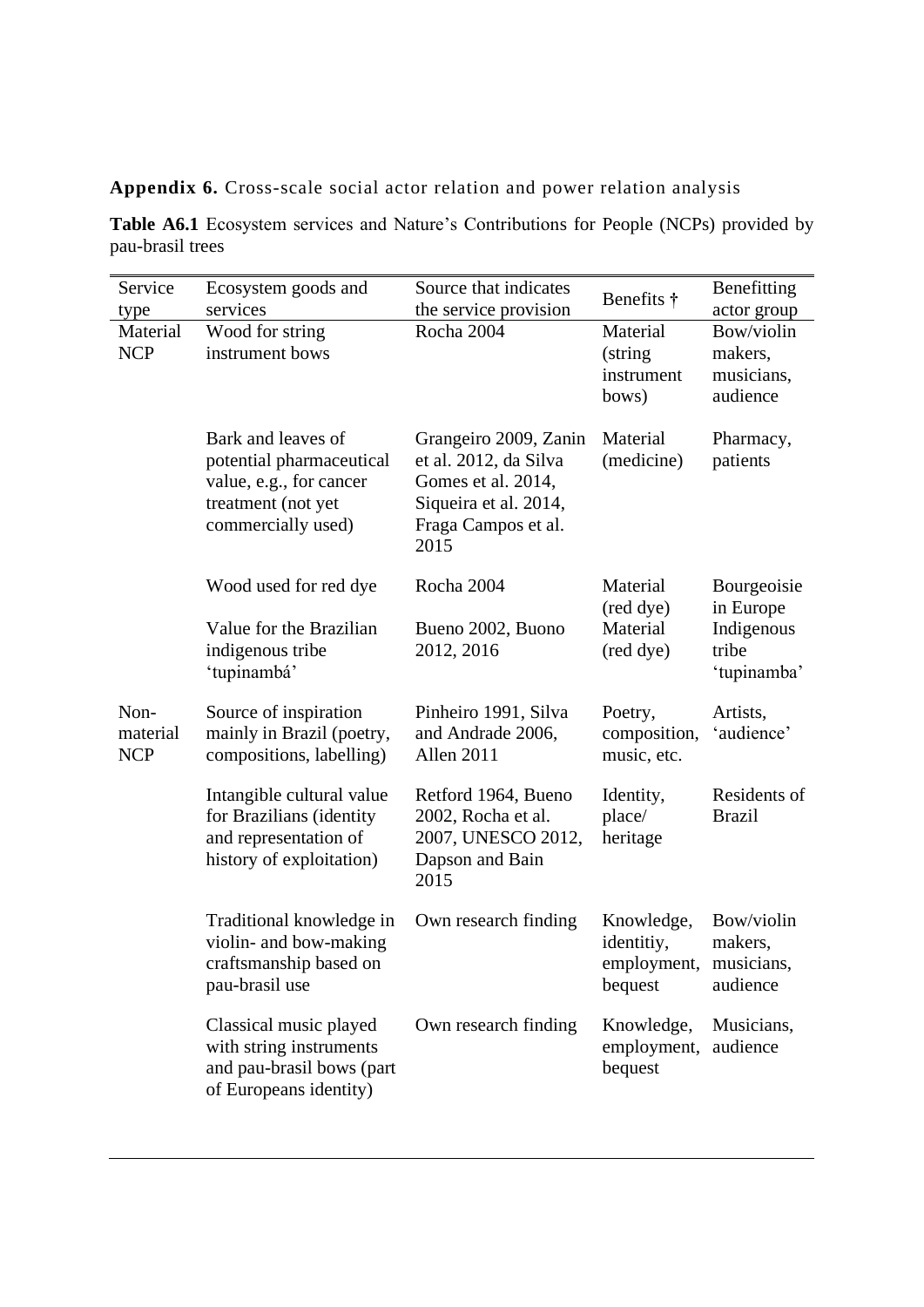$\overline{\phantom{a}}$ 

† According to the categories of benefits (material, aesthetic, place/heritage, activity, spiritual, inspiration, knowledge, existence/bequest, option, social capital & cohesion, identity, employment by (Chan et al. 2012).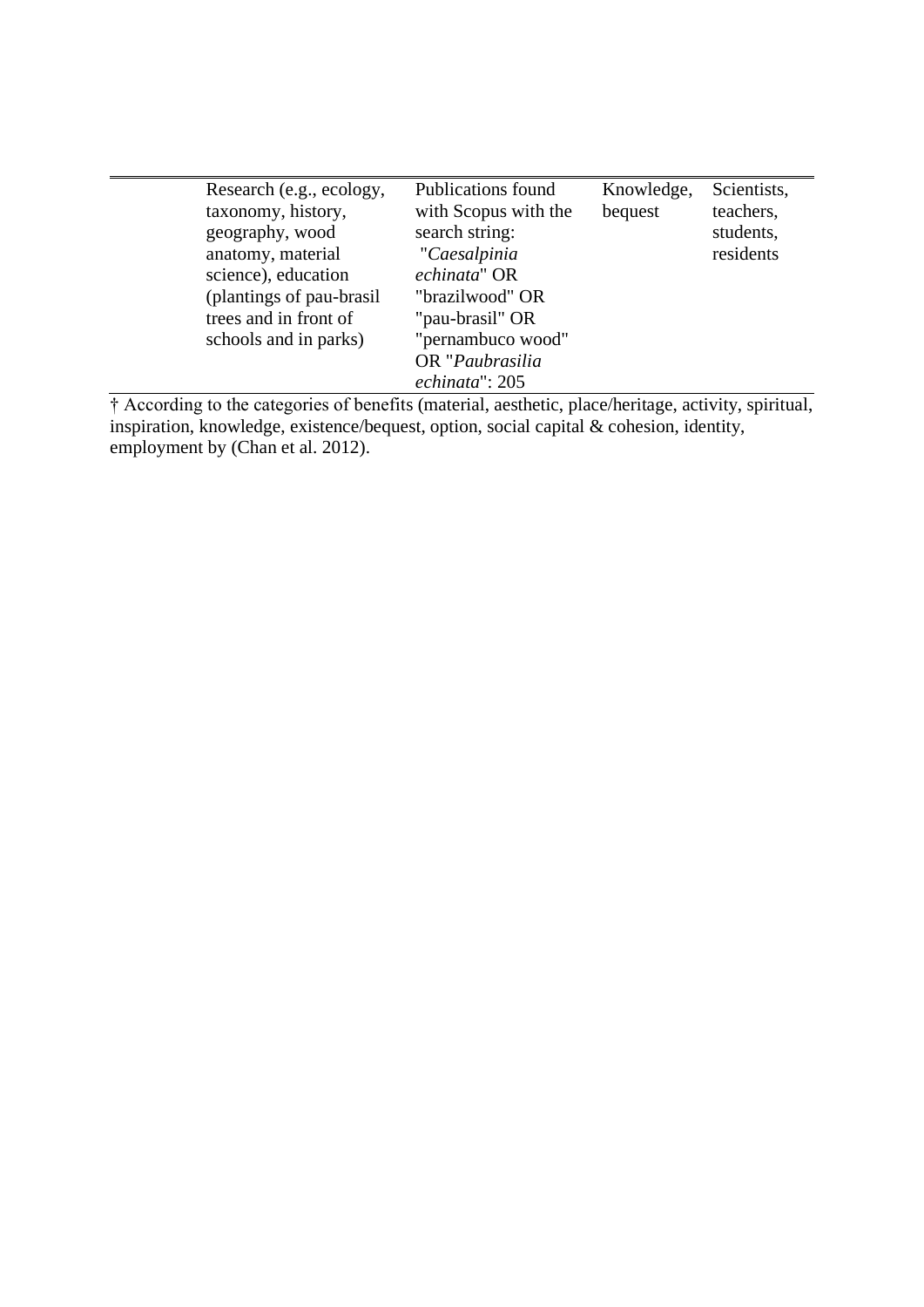Table A6.2 Key actor groups and their formal institutionalizations (INT=international, EU=Europe, BRA=Brazil, MA=Mata Atlântica, Reg=regional)

| Actor groups              | Formal organization/institution                                                               | Scale<br><b>INT</b> |  |  |  |
|---------------------------|-----------------------------------------------------------------------------------------------|---------------------|--|--|--|
| Policymakers /            | Convention on International Trade in Endangered                                               |                     |  |  |  |
| environmental agencies    | Species of Wild Fauna and Flora (CITES)                                                       | EU                  |  |  |  |
|                           | Council regulations of the European Union (European                                           |                     |  |  |  |
|                           | government)                                                                                   | <b>BRA</b>          |  |  |  |
|                           | Brazilian government                                                                          |                     |  |  |  |
|                           | Brazilian Institute of the Environment and Renewable                                          | <b>BRA</b>          |  |  |  |
|                           | Natural Resources (Instituto Brasileiro do Meio                                               |                     |  |  |  |
|                           | Ambiente e dos Recursos Naturais Renováveis,                                                  |                     |  |  |  |
|                           | IBAMA)                                                                                        |                     |  |  |  |
|                           | Chico Mendes Institute for Biodiversity Conservation BRA                                      |                     |  |  |  |
|                           | Chico Mendes de<br>Conservação<br>(Instituto)<br>da                                           |                     |  |  |  |
|                           | Biodiversidade, ICM-Bio)                                                                      |                     |  |  |  |
|                           | Programa Nacional de Conservação do Pau Brasil -                                              | <b>BRA</b>          |  |  |  |
|                           | Programa Arboretum                                                                            |                     |  |  |  |
|                           | Provincial governments (regional)                                                             | Reg.<br>local       |  |  |  |
| Scientists                | Regional governments (local)                                                                  | <b>INT</b>          |  |  |  |
|                           | International Union for Conservation of Nature (IUCN)<br>Botanical Garden of Rio de Janeiro   | <b>MA</b>           |  |  |  |
|                           | Instituto Florestal Sao Paulo                                                                 | <b>BRA</b>          |  |  |  |
| <b>Environmental NGOs</b> | International Alliance of violin and bow makers for                                           |                     |  |  |  |
| endangered species        |                                                                                               |                     |  |  |  |
|                           | International Pernambuco Conservation<br>Initiative                                           | <b>INT</b>          |  |  |  |
|                           | (IPCI)                                                                                        |                     |  |  |  |
|                           | Confederation of Craftsmen and Users of Natural                                               | EU                  |  |  |  |
|                           | Resources (Comurnat),                                                                         |                     |  |  |  |
|                           | International Pernambuco Conservation<br>Initiative                                           | EU                  |  |  |  |
|                           | (IPCI)                                                                                        |                     |  |  |  |
|                           | Fundação Nacional do Pau-Brasil (FUNBRASIL)                                                   | <b>MA</b>           |  |  |  |
|                           | Association of Plants from the Northeast (APNE)                                               | <b>MA</b>           |  |  |  |
|                           | Instituto Floresta Viva                                                                       | <b>MA</b>           |  |  |  |
|                           | Programa Pau-brasil (CEPLAC)                                                                  | <b>MA</b>           |  |  |  |
|                           | <b>Instituto Verde Brasil</b>                                                                 | MA                  |  |  |  |
|                           |                                                                                               |                     |  |  |  |
| Violin and bow makers     | International Association of Violin and Bow makers                                            | INT.                |  |  |  |
|                           | (EILA)                                                                                        |                     |  |  |  |
|                           | Violin and Bow making associations of each European                                           | EU                  |  |  |  |
|                           | country                                                                                       |                     |  |  |  |
|                           | No formal organization within Brazil<br><b>International Federation of Musicians</b>          | <b>BRA</b>          |  |  |  |
| Musicians                 |                                                                                               | INT.                |  |  |  |
|                           | European Music Council (EMC)                                                                  | EU<br><b>BRA</b>    |  |  |  |
|                           | No formal organization of Brazilian musicians                                                 | <b>BRA</b>          |  |  |  |
| Farmers and plantation    | No formal organization on the level of the whole Mata                                         |                     |  |  |  |
| owners<br>Residents       | Atlântica (only local farmers associations)<br>No formal organization encompassing pau-brasil | <b>MA</b>           |  |  |  |
|                           |                                                                                               |                     |  |  |  |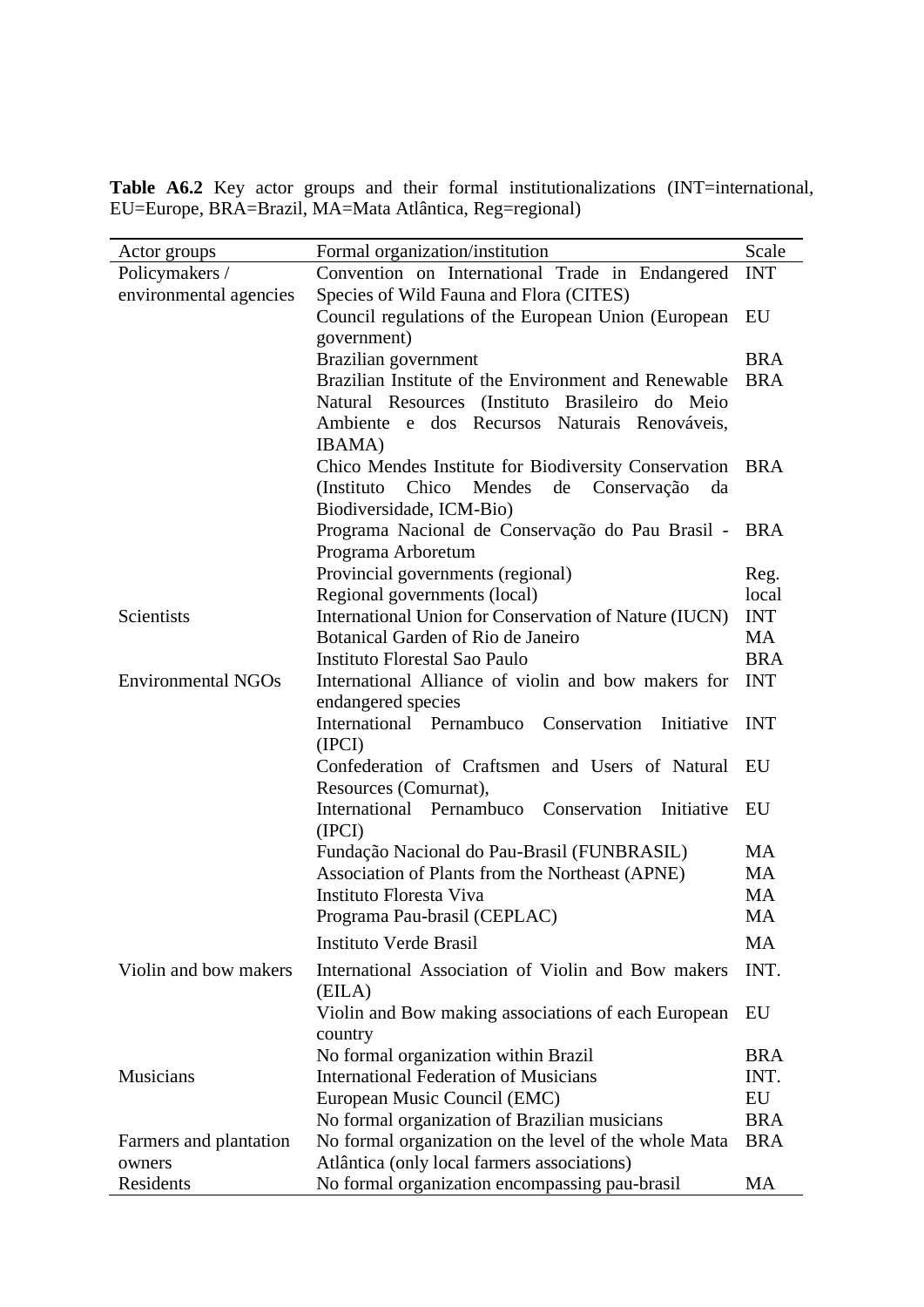## *Social actor and power relations matrix*

**Table A6.3** Social actor and power relations of key actor groups considering: (1) the level of dependence from pau-brasil's NCPs/ESs  $(3 =$  highly dependent on material and non-material NCP/ES provided by pau-brasil for livelihoods of actor groups,  $2 =$  moderately dependent on pau-brasil's immaterial NCPs/ESs, 1 = low dependence on pau-brasil as species, as the topic of their work is replaceable), (2) the level of influence on decision making processes regarding the management of pau-brasil's NCPs/ESs  $(3 = \text{very large influence through active participation in})$ decision/policy-making processes related to the management of NCPs/ESs implemented and mediated by formal institutions;  $2 =$  moderate (subtle) influence;  $1 =$  limited influence;  $0 =$  no influence), and (3) a dependence-influence matrix indicating the level of disadvantage within the Mata Atlântica (MA), Europe (EUR) and internationally (INT)

| Actor groups                                | Level of<br>dependence |                | Level of<br>influence |                |                   | Dependence-Influence Level of<br>$(x-axis/y-axis)$ |       | disadvantage    |            |           |
|---------------------------------------------|------------------------|----------------|-----------------------|----------------|-------------------|----------------------------------------------------|-------|-----------------|------------|-----------|
|                                             |                        | MA EUR INT     |                       |                | <b>MA EUR INT</b> |                                                    | MA    | <b>EUR</b>      | <b>INT</b> |           |
| Policymakers /<br>environmental<br>agencies | 1.5                    |                |                       | 3              | 3                 | 3                                                  | 1.5/3 | $-1/3$          | 1/3        | low       |
| Scientists                                  | 1.5                    | $\overline{1}$ | 1.5                   | $\mathbf{1}$   | $\mathbf{1}$      | 1                                                  | 1.5/1 | 1/1             | 1,5/1      | low       |
| Environmental<br><b>NGOs</b>                | 1.5                    | 1.5            | 1.5                   | $\mathbf{1}$   | $\overline{2}$    | $\mathbf{1}$                                       | 1.5/1 | $1.5/2$ $1,5/1$ |            | low       |
| Violin makers                               | 2.5                    | 2.5            | 2.5                   | $\mathbf{1}$   | $\overline{2}$    | $\mathbf{1}$                                       | 2.5/1 | $2.5/2$ $2.5/2$ |            | high      |
| Bow makers                                  | 3                      | 3              | 3                     | $\mathbf{1}$   | $\overline{2}$    | $\mathbf{1}$                                       | 3/1   | 3/2             | 3/1        | very high |
| <b>Musicians</b>                            | 2.5                    | 2.5            | 2.5                   | $\mathbf{1}$   | $\overline{2}$    | 1                                                  | 2.5/1 | $2.5/2$ $2.5/1$ |            | high      |
| Farmers and<br>plantation<br>owners         | $\overline{2}$         |                |                       | $\overline{2}$ |                   |                                                    | 2/2   |                 |            | moderate  |
| Residents of the<br>MA                      | 1.5                    |                |                       | $\overline{2}$ |                   |                                                    | 1.5/2 |                 |            | low       |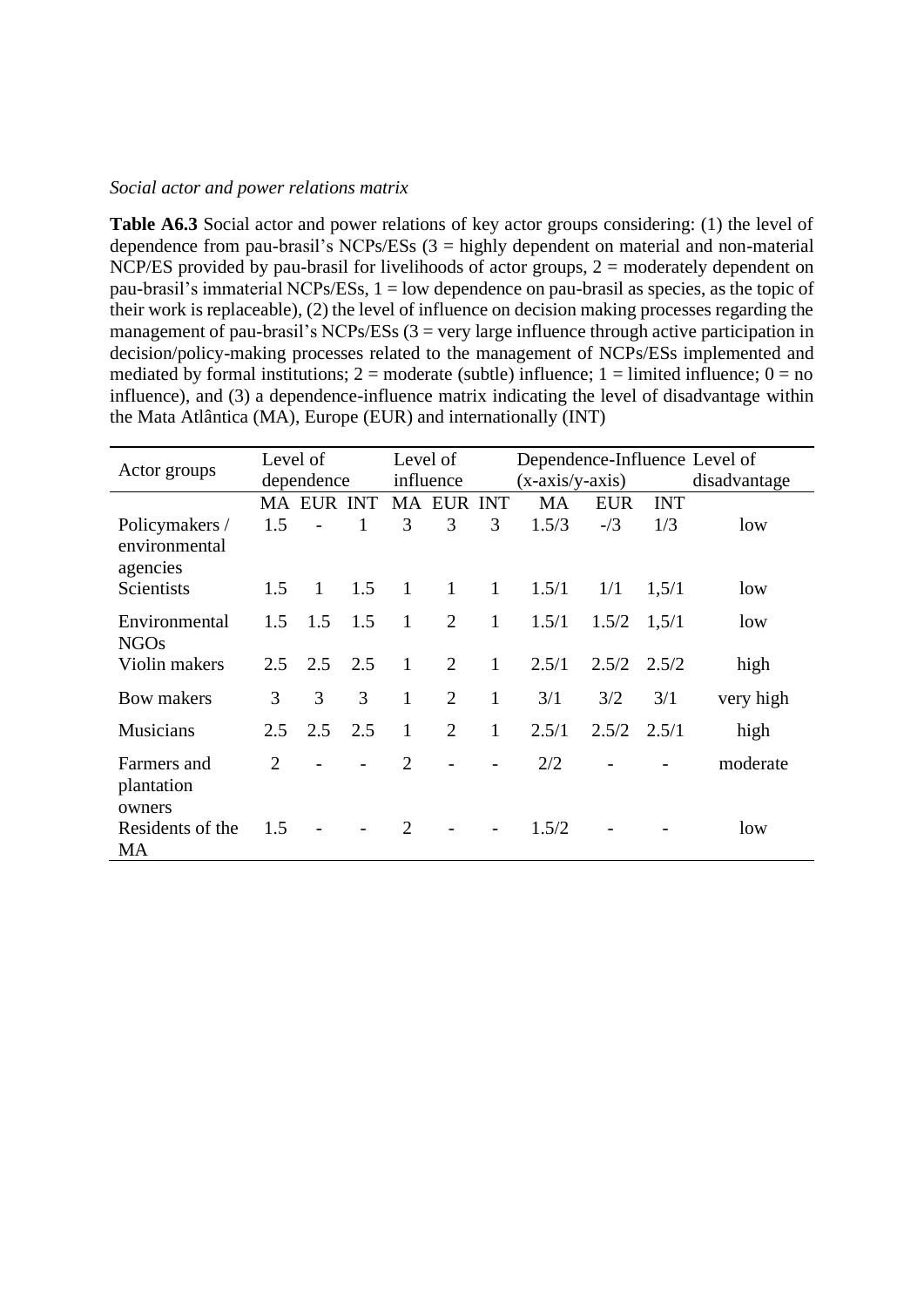## *Descriptive social relations and power relations analysis*

Based on our interviews, we identified the following most relevant social actor groups: bow makers, environmental NGOs, musicians and violin makers, farmers and plantation owners, residents of the Mata Atlântica, scientists and policy makers (Table. A3.1). The farmers and plantation owners as well as the residents of the Mata Atlântica can only be found at the scale of the subsystem Mata Atlântica, all other actor groups are represented at all three scales (Fig. 1). As described by Peterson (2000), actor groups are usually quite heterogenous and can be subdivided considering hierarchical taxonomic distinctions. In our case, the Brazilian string bow manufactories represent one of these subgroups of the bow makers, since they act simultaneously as bow makers, wood traders, and some additionally as private plantation owners and members of environmental NGOs. Another case is the NGO IPCI, a subgroup of the environmental NGOs, consisting mainly of bow makers, violin makers, and musicians (actors that also form part of other actor groups), hence it follows a main interest (a commercial provision of pau-brasil wood in the future) when supporting pau-brasil conservation. Furthermore, IPCI is one of the most important supporters of pau-brasil planting projects.

Similarly to Martín-López et al. (2019), yet limited to one tree species, we define dependence as the degree of reliance on pau-brasil and its ecosystem services of a certain actor group for their livelihoods or well-being (Table A6.3). Our most important finding regarding the dependence level assessment is that the bow makers, in numbers a relatively small group of actors (there are globally only a bit more than 200 bow makers (Pfeifer 2002, Rymer 2004)), are most dependent at all scales  $(3 = high dependence)$  on the availability of pau-brasil wood with limited options of using alternative materials. Musicians and violin makers are also highly dependent on pau-brasil at all scales  $(2.5 = high-moderate dependence)$  but their dependence is spread to other raw materials and species in comparison to bow makers. The decision makers in the European subsystem implement the regulations of CITES but are not specifically concerned about pau-brasil as a species, so they do not appear at the European scale. Specific regulations and laws only for pau-brasil in Brazil show that pau-brasil is part of the work of some decision makers of the Mata Atlântica ( $1 =$ low dependence). The listing of pau-brasil in the Appendix II of CITES shows that pau-brasil occupies decision-makers in their work at the global scale  $(1 = low dependence)$ . Within the subsystem of the Mata Atlântica, residents, farmers, and plantation owners in the Mata Atlântica depend on supporting and provisioning ecosystem services (such as nutrient cycling, soil formation, pollination and fuel wood), although not directly on the species of pau-brasil. Regarding cultural identity, pau-brasil is, by being the eponym and national tree of the country, of utmost relevance for residents, farmers and Brazilian plantation owners  $(2 = \text{moderate} - \text{key relevance of pau-brasil and its ecosystem})$ services but not directly for the livelihood). Regardless of their dependence, farmers and plantation owners influence the Mata Atlântica ecosystem with their management strategies and might induce land-use changes to increase their agricultural areas and thus sacrifice land of the Mata Atlântica.

International decision makers and the ones of the Mata Atlântica show the largest influence on the CES  $(3 = high influence)$ , being responsible for relevant legislative decisions (CITES listing, laws regarding pau-brasil). In Europe, decisions at the international scale are implemented  $(3 = high$  influence). Considering our spatiotemporal analysis, bow makers, musicians, and violin makers were able to increase their influence level with the foundation of IPCI and the International Alliance, which was facilitated due to the historically existing formal international and European organizations, e.g., in guilds and associations (International: EILA, Europe: associations of professions) of these social actor groups. Therefore, they show a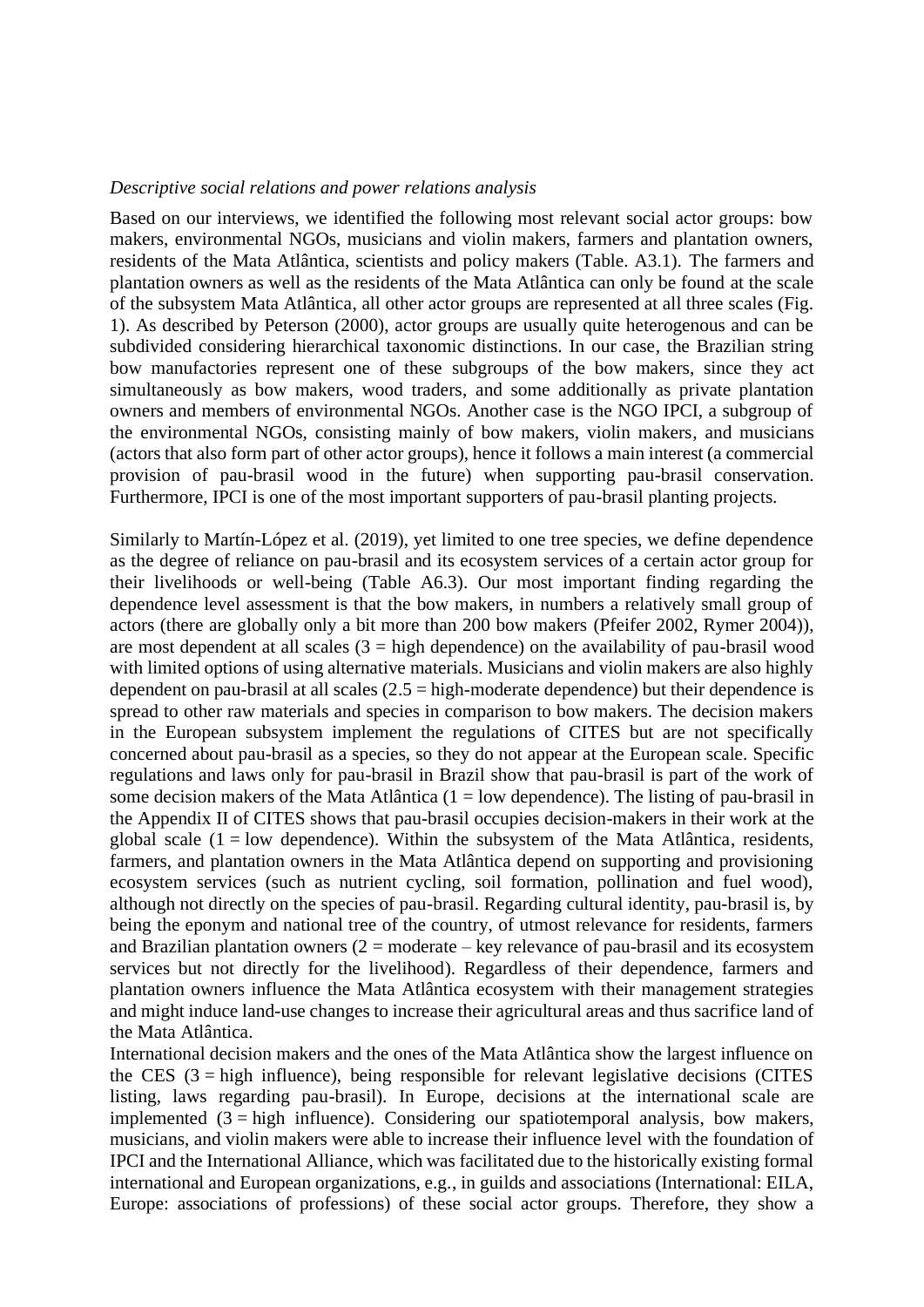moderate influence  $(3 =$  moderate) on pau-brasil management strategies internationally and in Europe and even on decisions of CITES (e.g., excluding the finished product of string instrument bows from the CITES regulations in the Annotation #10). Partly due to a missing formal association of bow makers in the Mata Atlântica or Brazil their level of influence is limited. Environmental NGOs show a moderate influence at all scales, while farmers and plantation owners, organized in different local associations, show a moderate influence within the Mata Atlântica but have internationally and in Europe no influence at all. Residents as well as musicians and bow makers of the Mata Atlântica have a very limited influence and residents have no influence in Europe or internationally. In contrast to that, the musicians and bow makers are better organized in Europe and internationally and show a moderate influence at these scales. Scientists at the international level have a large influence and represent the *interests* on pau-brasil as species influencing listings in the IUCN red list and with further participation in the CITES meetings also decisions on the listings in the appendices with direct implications on management strategies for its conservation. While the influence level is very limited at the European subsystem and limited within the Mata Atlântica subsystem both subsystems contribute through their cross-scale connection to the international influence level. We found that cross-scale interconnections between the same actor groups at different scales increase their influence especially on decisions taken at the global scale with local impacts (e.g., scientists, bow makers).

Our analysis indicates that historic considerations allow to identify changes in the influence level and instruments that empower actor groups. The direct and non-replaceable dependence of the entire profession of bow-makers on that specific primary raw material coupled with limited to moderate influence levels, makes them the most vulnerable actor group (highest dependency, as defined by Martín-López et al. (2019)) at all scales for this CES. But bow makers were able to decrease their vulnerability by increasing their influence level at all scales within the last 20 years by founding an interest oriented environmental NGO (IPCI) in 2000 and in 2018 the 'International Alliance of violin and bow makers for endangered species'. We found that existing formal associations that represent the interests of certain actor groups increase their possibilities to influence decision-making processes, high dependencies unify the interest and help to unite actors. Unconscious and immaterial dependencies on ecosystem services of pau-brasil, as in case of farmers and plantation owners and even more of residents of the Mata Atlântica, are usually ignored by the actors themselves. Additionally, e.g., the residents are formally not organized which seem to be one aspect of their low influence level as social actors of the CES.

Unequal distributed stocks of pau-brasil between the bow makers at all scales contribute to a lack of distributional equity within its social actor group and strategies to face that inequity should be faced. Possible factors might be age (young bow makers hardly have big stocks of pau-brasil wood), gender (bow making is a traditional male profession), and origin (being from a traditional bow making family might provide you with a stock of pau-brasil wood); however, this requires further analysis. For sustainable conservation strategies, increasing the interest of and even more the stake of these 'unconsciously' dependent actor groups might help to increase changes for a transformation process that equalizes also historical inequalities traceable back to colonization. A conscious participation and exchange with farmers and plantation owners and residents of the Mata Atlântica might also increase distributional and especially procedural equity. The PB-CES represents an example for international decision makers (CITES and UNESCO) and social actors (bow makers, NGO IPCI) at the international level having a greater interest in the sustainable management and species protection than local actors (farmers and plantation owners, as well as residents of the Mata Atlântica).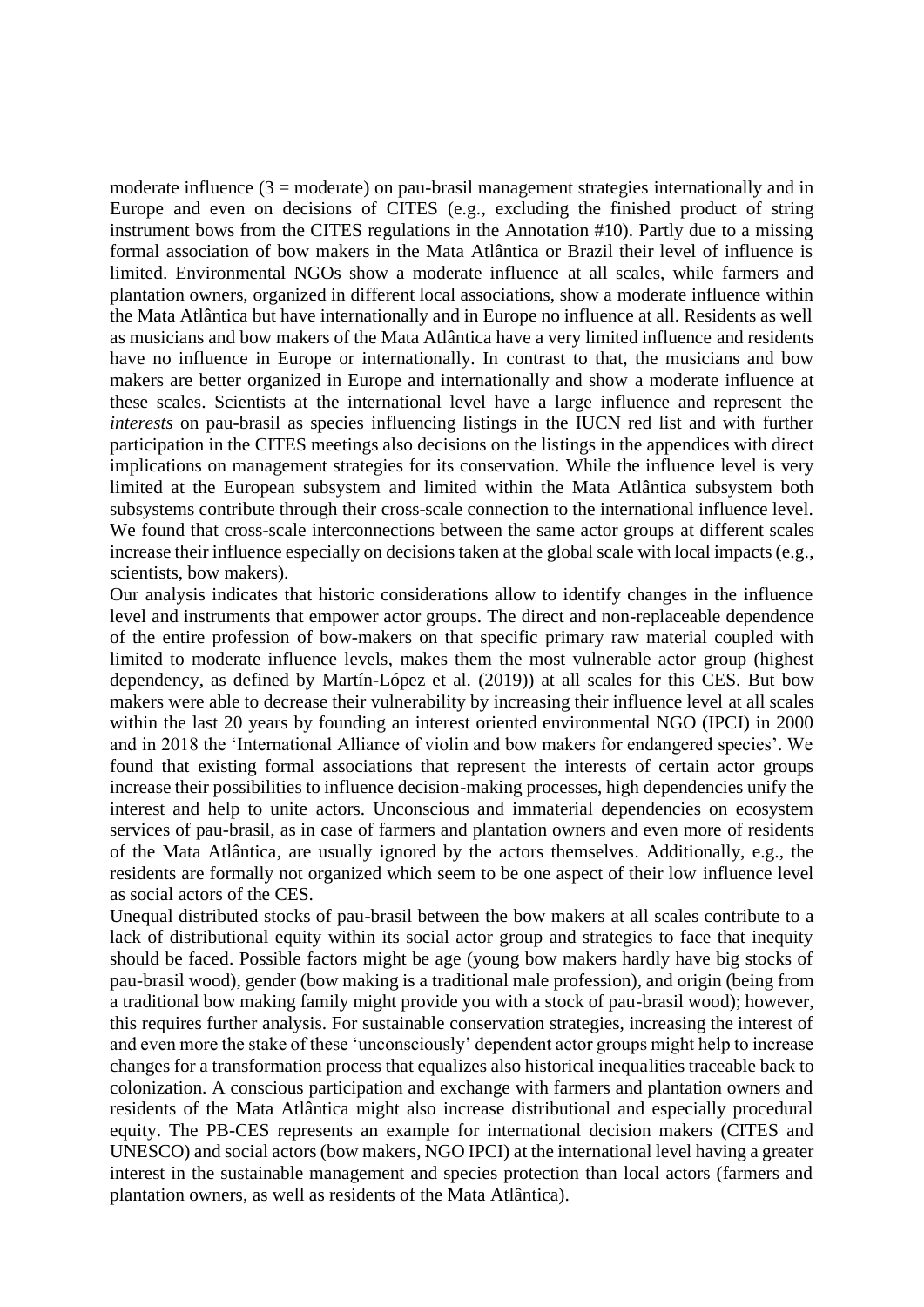## *Legal framework represents manifested power structures*

**Table A6.4** Relevant laws and conventions regarding pau-brasil and the tradition of bow making considering the international level (INT), Brazil (BRA), European Union (EU), the Mata Atlântica biome (MA), and the state of Bahia (BA).

| Type          | Scale      | Year | International<br>conventions, laws, and<br>regulations                                                                               | Implications for pau-brasil and/or bow<br>making                                                                                                                                                                                              |
|---------------|------------|------|--------------------------------------------------------------------------------------------------------------------------------------|-----------------------------------------------------------------------------------------------------------------------------------------------------------------------------------------------------------------------------------------------|
| Int.<br>Con.† | <b>INT</b> | 1998 | <b>IUCN</b> Red list of<br>threatened species,<br>pau-brasil status:<br>endangered                                                   | Recognition of international threat status<br>of pau-brasil being an endangered species.                                                                                                                                                      |
|               |            | 1999 | <b>UNESCO</b> declares<br>Discovery Atlantic<br><b>Forest Reserves as</b><br>Natural World<br>Heritage Site                          | International protection status for these<br>areas of the MA including reserves with<br>important natural Paubrasilia echinata<br>occurrence.                                                                                                 |
|               |            | 2007 | Pau-brasil listing in<br>CITES, Appendix II                                                                                          | Laws for pau-brasil trade restrictions must<br>be implemented in each member country.                                                                                                                                                         |
|               |            | 2012 | <b>UNESCO</b> declares<br><b>Traditional Violin</b><br>Craftsmanship in<br>Cremona as Intangible<br>Cultural Heritage of<br>Humanity | International recognition of that craft with<br>mainly local implications for the city of<br>and<br>violin<br>makers<br>from<br>Cremona<br>Cremona with their own trademark, not<br>specifically attributing the bow making<br>craftsmanship. |
| Trade         | <b>BRA</b> | 1986 | DECRETO Nº 92.446                                                                                                                    | Legal implementation of CITES.                                                                                                                                                                                                                |
|               | EU         | 1997 | VO (EU) 2017/160<br>(EU Wildlife trade<br>regulation)                                                                                | Legal implementation of CITES in the<br>subsystems of the CES with consequences<br>pau-brasil<br>protection,<br>for<br>trade<br>regulations, and travels of musicians,<br>violin, and bow makers.                                             |
| Forest        | <b>BRA</b> | 1965 | LEI $N^{\circ}$ 4.771                                                                                                                | Forest Code that mainly regulates forest<br>use and its protection with implications for<br>the protection for pau-brasil.                                                                                                                    |
|               |            | 1978 | LEI $N^{\circ}$ 6.607                                                                                                                | National tree pau-brasil (pau-brasil).                                                                                                                                                                                                        |
|               |            | 1992 | Portaria IBAMA<br>$N^{\circ}$ 06-N                                                                                                   | Paubrasilia echinata listed as endangered<br>species.                                                                                                                                                                                         |
|               |            | 2012 | PORTARIA Nº 320                                                                                                                      | National Conservation Program of pau-<br>brasil to enforce its protection and<br>regeneration.                                                                                                                                                |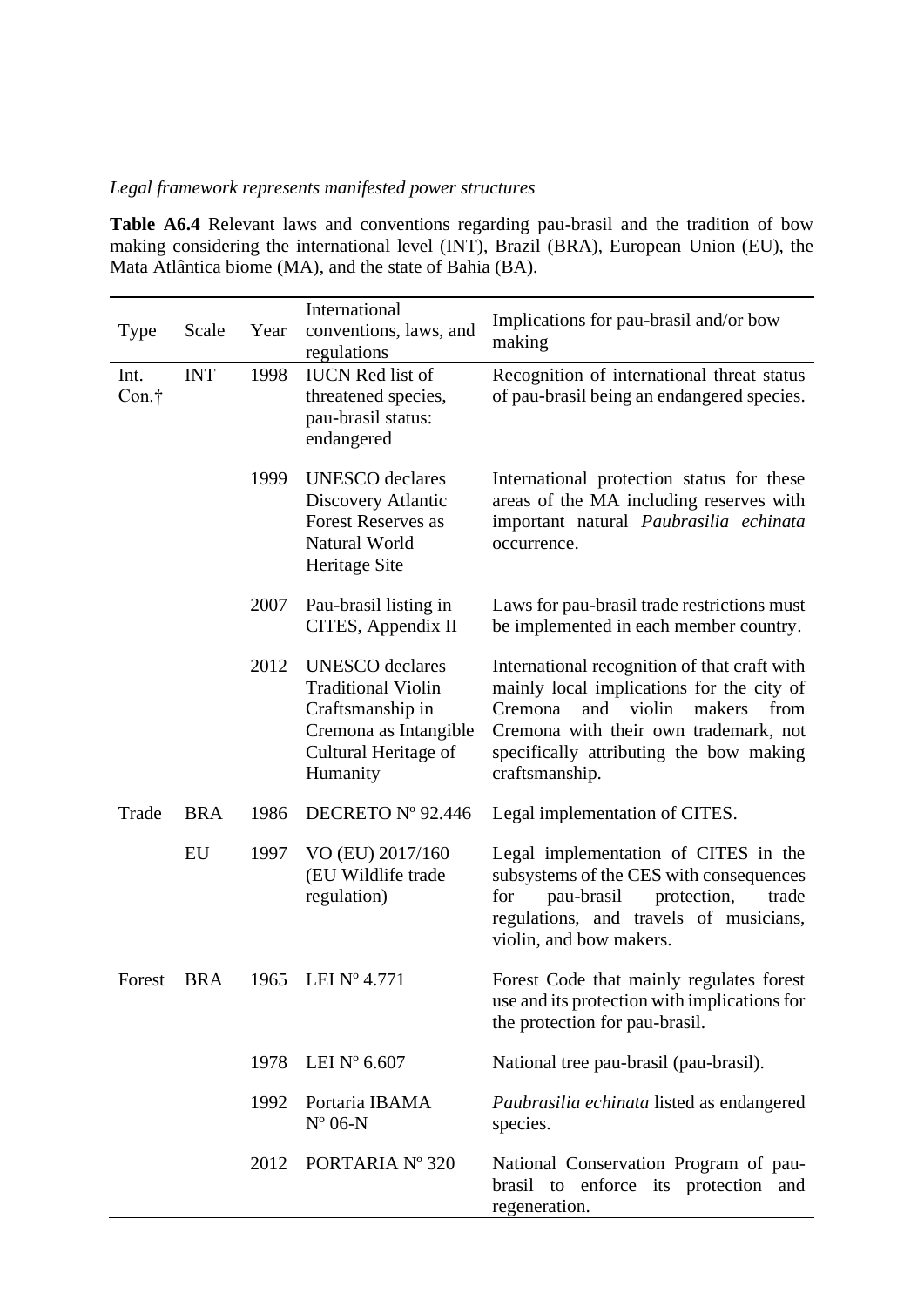|                |            | 2015 | <b>INSTRUÇÃO</b><br>NORMATIVA Nº 9                  | Allows the commercial use of naturally<br>fallen protected tree species<br>(rare<br>incident). This is a possible occasional<br>chance for a legal and sustainable use of<br>pau-brasil.                |
|----------------|------------|------|-----------------------------------------------------|---------------------------------------------------------------------------------------------------------------------------------------------------------------------------------------------------------|
|                | <b>MA</b>  | 2006 | LEI $N^{\circ}$ 11.428                              | Law of Atlantic Forest, specifically<br>protects the biome thus also pau-brasil.                                                                                                                        |
|                |            | 2008 | DECRETO Nº 6.660                                    | Exploitation and ecological enrichment of<br>Mata Atlântica - relevance for the<br>protection of pau-brasil, complicating<br>commercial use of native species.                                          |
|                | <b>BA</b>  | 2014 | DECRETO Nº 15.180                                   | Bahia state law for the cocoa agroforestry<br>systems that enables using pau-brasil from<br>these agricultural areas.                                                                                   |
| Agr.<br>areas‡ | <b>BRA</b> | 2014 | DECRETO Nº 8.235                                    | Rural<br>Environmental<br>land<br>register<br>(Cadastro Ambiental Rural (CAR)).                                                                                                                         |
|                |            | 2014 | PORTARIA MMA<br>$N^{\circ}$ 443                     | Regulates<br>the<br>of<br>cultivated<br>use<br>endangered plant species, it directly<br>affects pau-brasil and bow making due to<br>difficulties with commercial plantations<br>and a legal future use. |
|                |            | 2014 | <b>IBAMA</b><br><b>INSTRUÇÃO</b><br>NORMATIVA Nº 21 | exploitation,<br>of<br>Control<br>use<br>and<br>commercialization of products derived<br>from planted native species with the<br>introduced new Forest Control System.                                  |
| Seeds          | <b>BRA</b> | 2003 | LEI $N^{\circ}$ 10.711                              | Regulation<br>of<br>seed<br>collection,<br>reproduction, and nurseries to protect<br>natural populations; however, it also<br>complicates the planting of pau-brasil.                                   |

 $\dagger$  Int. Con. = International conventions

‡ Agr. areas=Agricultural areas

## *Literature cited*

Allen, Aaron S. (2011): Prospects and Problems for Ecomusicology in Confronting a Crisis of Culture. In: *Journal of the American Musicological Society* 64 (2), S. 414–424. DOI: 10.1525/jams.2011.64.2.414.

Bueno, Eduardo (2002): Pau-Brasil. São Paulo: Axis Mundi Ed.

Buono, Amy J. (2012): Crafts of Color. Tupi *Tapirage* in Early Colonial Brazil. In: Andrea Feeser, Maureen Daly Goggin, Ms. Andrea Feeser und Assoc. Michael E. Yonan (Hg.):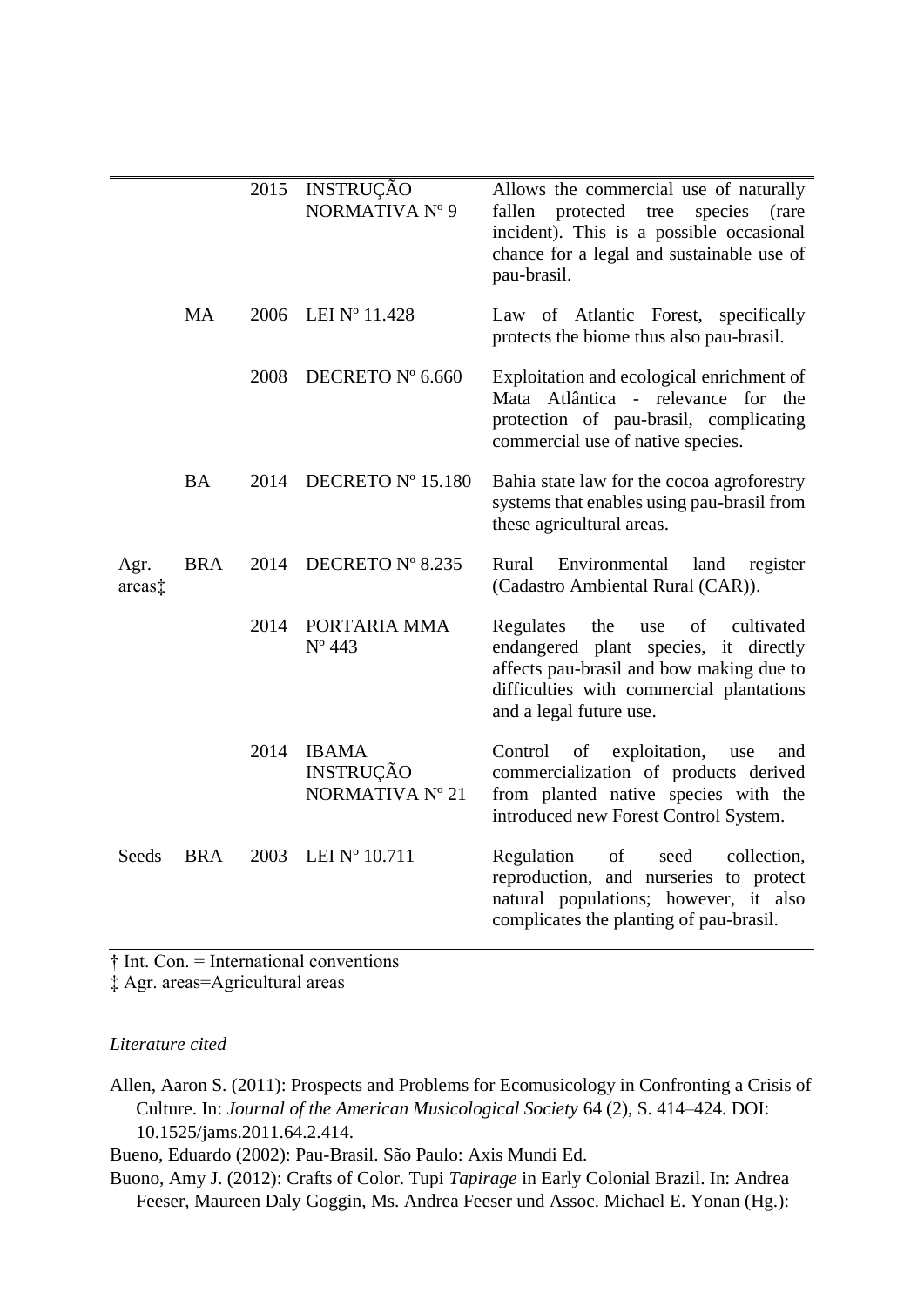The Materiality of Color. The Production, Circulation, and Application of Dyes and Pigments, 1400-1800. Florence: Taylor and Francis (Histories of Material Culture and Collecting, 1700-1950), zuletzt geprüft am 01.11.2019.

- Buono, Amy J. (2016): Representing the Tupinambá and the Brazilwood Trade in Sixteenth-Century Rouen. In: Regina R. Felix und Scott D. Juall (Hg.): Cultural Exchanges between Brazil and France. West Lafayette, Indiana: Purdue University Press (Comparative cultural studies), zuletzt geprüft am 01.11.2019.
- Chan, Kai M.A.; Satterfield, Terre; Goldstein, Joshua (2012): Rethinking ecosystem services to better address and navigate cultural values. In: *Ecological Economics* 74, S. 8–18. DOI: 10.1016/j.ecolecon.2011.11.011.
- da Silva Gomes, Elisangela Christhianne Barbosa; Jimenez, George Chaves; da Silva, Luis Claudio Nascimento; Sá, Fabrício Bezerra de; Souza, Karen Pena Cavalcanti de; Paiva, Gerson S.; Souza, Ivone Antônia de (2014): Evaluation of antioxidant and antiangiogenic properties of caesalpinia echinata extracts. In: *Journal of Cancer* 5 (2), S. 143–150. DOI: 10.7150/jca.7439.
- Dapson, Rw; Bain, Cl (2015): Brazilwood, sappanwood, brazilin and the red dye brazilein: from textile dyeing and folk medicine to biological staining and musical instruments. In: *Biotechnic & Histochemistry* 90 (6), S. 401–423. DOI: 10.3109/10520295.2015.1021381.
- Fraga Campos, Fernanda; Sales Junior, Policarpo A.; Romanha, Alvaro José; Araújo, Márcio S. S.; Siqueira, Ezequias P.; Resende, Jarbas M. et al. (2015): Bioactive endophytic fungi isolated from Caesalpinia echinata Lam. (Brazilwood) and identification of beauvericin as a trypanocidal metabolite from Fusarium sp. In: *Memorias do Instituto Oswaldo Cruz* 110 (1), S. 65–74. DOI: 10.1590/0074-02760140243.
- Grangeiro, Ana Ruth Sampaio (2009): Avaliação do potencial toxicológico e farmacológico de *Caesalpinia echinata* Lam., zuletzt geprüft am 06.05.2020.
- Martín-López, Berta; Felipe-Lucia, María R.; Bennett, Elena M.; Norström, Albert; Peterson, Garry; Plieninger, Tobias et al. (2019): A novel telecoupling framework to assess social relations across spatial scales for ecosystem services research. In: *Journal of environmental management* 241, S. 251–263. DOI: 10.1016/j.jenvman.2019.04.029.
- Peterson, Gary (2000): Political ecology and ecological resilience: An integration of human and ecological dynamics. In: *Ecological Economics* 35, S. 323–336. Online verfügbar unter http://www.sciencedirect.com/science/article/pii/S0921800900002172.
- Pfeifer, Ellen (2002): Violin Bows Go High Tech: The Wall Street Journal.
- Pinheiro, Amálio (1991): Tradução científica, tradução cultural, tradução poética. In: *Revista USP,* zuletzt geprüft am 04.05.2020.
- Retford, William C. (1964): Bows and Bow makers. 1. Aufl. London: Strad.
- Rocha, Yuri T.; Presotto, Andrea; Cavalheiro, Felisberto (2007): The representation of Caesalpinia echinata (Brazilwood) in Sixteenth-and-Seventeenth-Century Maps. In: *An. Acad. Bras. Ciênc.* 79 (4), S. 751–765. DOI: 10.1590/S0001-37652007000400014.
- Rocha, Yuri Tavares (2004): Ibirapitanga: história, distribuição geográfica e conservação do pau-brasil (*Caesalpinia echinata* Lam., Leguminosae) do descobrimento à atualidade. Universidade de São Paulo, São Paulo. Faculdade de Filosofia, Letras e Ciências Humanas.